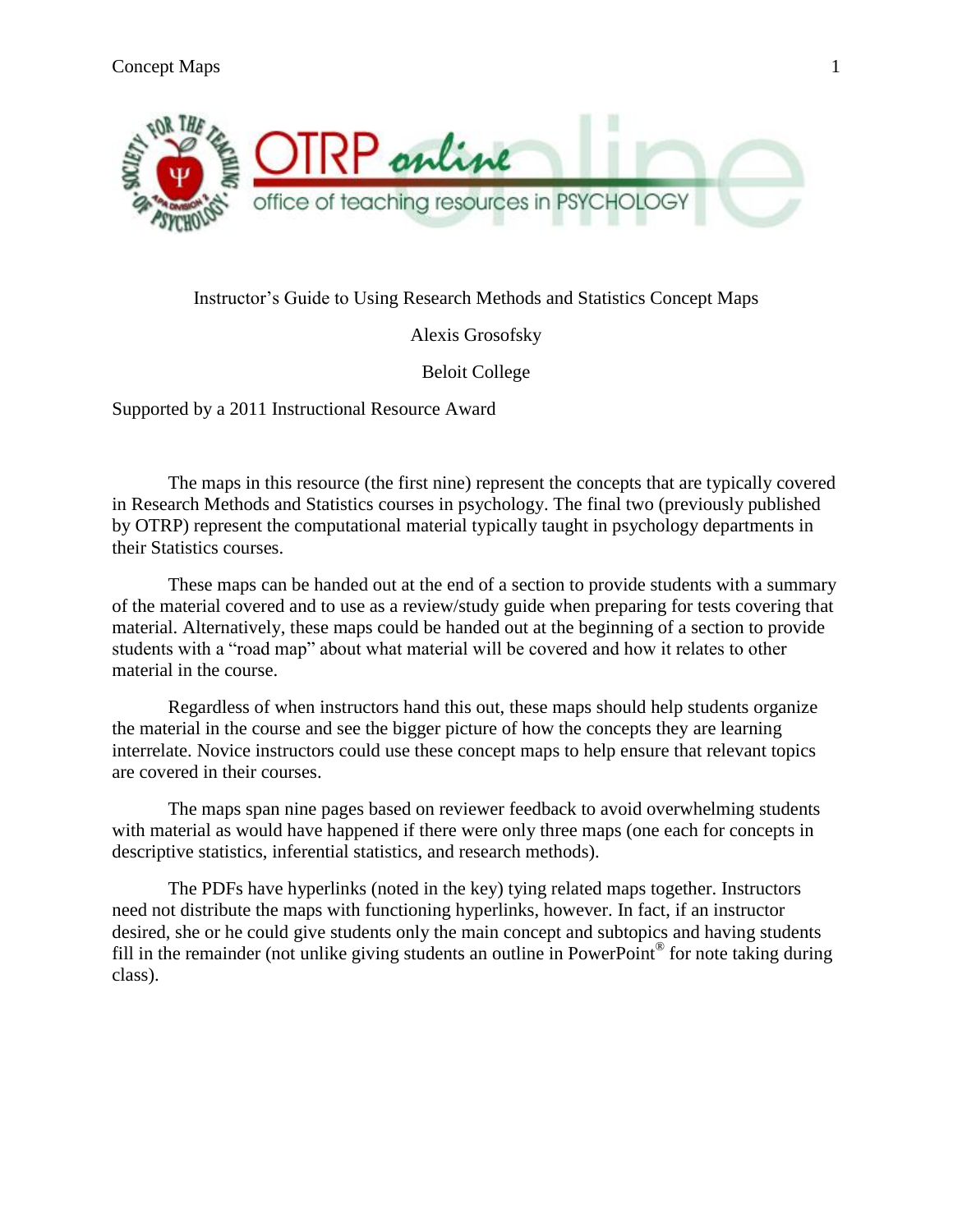#### Author contact information:

Alexis Grosofsky, Ph.D. Department of Psychology Beloit College 700 College St. Beloit, WI 53511 (608) 363-2329 grosofsk@beloit.edu

Copyright 2013 by Alexis Grosofsky. All rights reserved. You may reproduce multiple copies of this material for your own personal use, including use in your classes and/or sharing with individual colleagues as long as the author's name and institution and the Office of Teaching Resources in Psychology heading or other identifying information appear on the copied document. No other permission is implied or granted to print, copy, reproduce, or distribute additional copies of this material. Anyone who wishes to produce copies for purposes other than those specified above must obtain the permission of the author.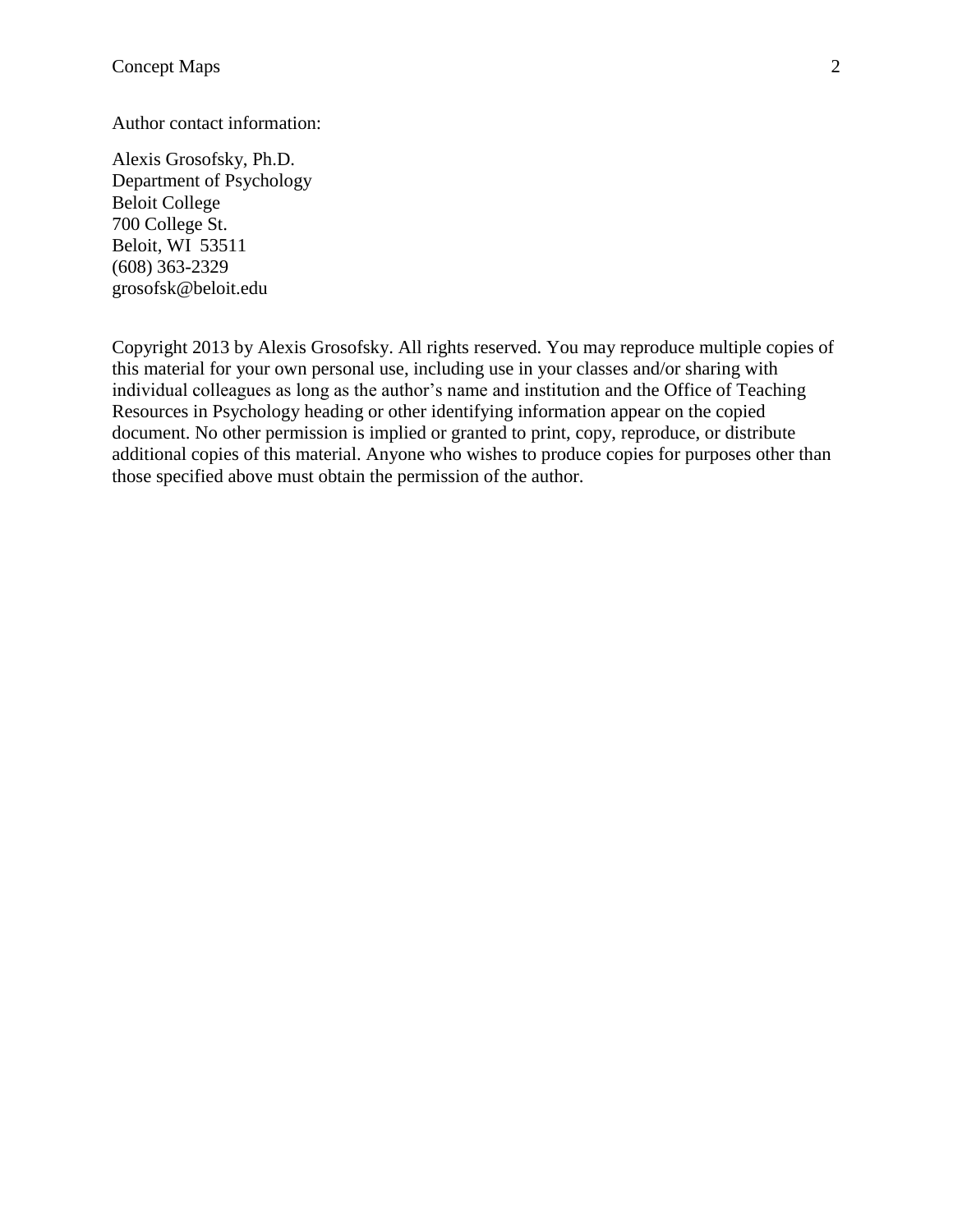<span id="page-2-0"></span>

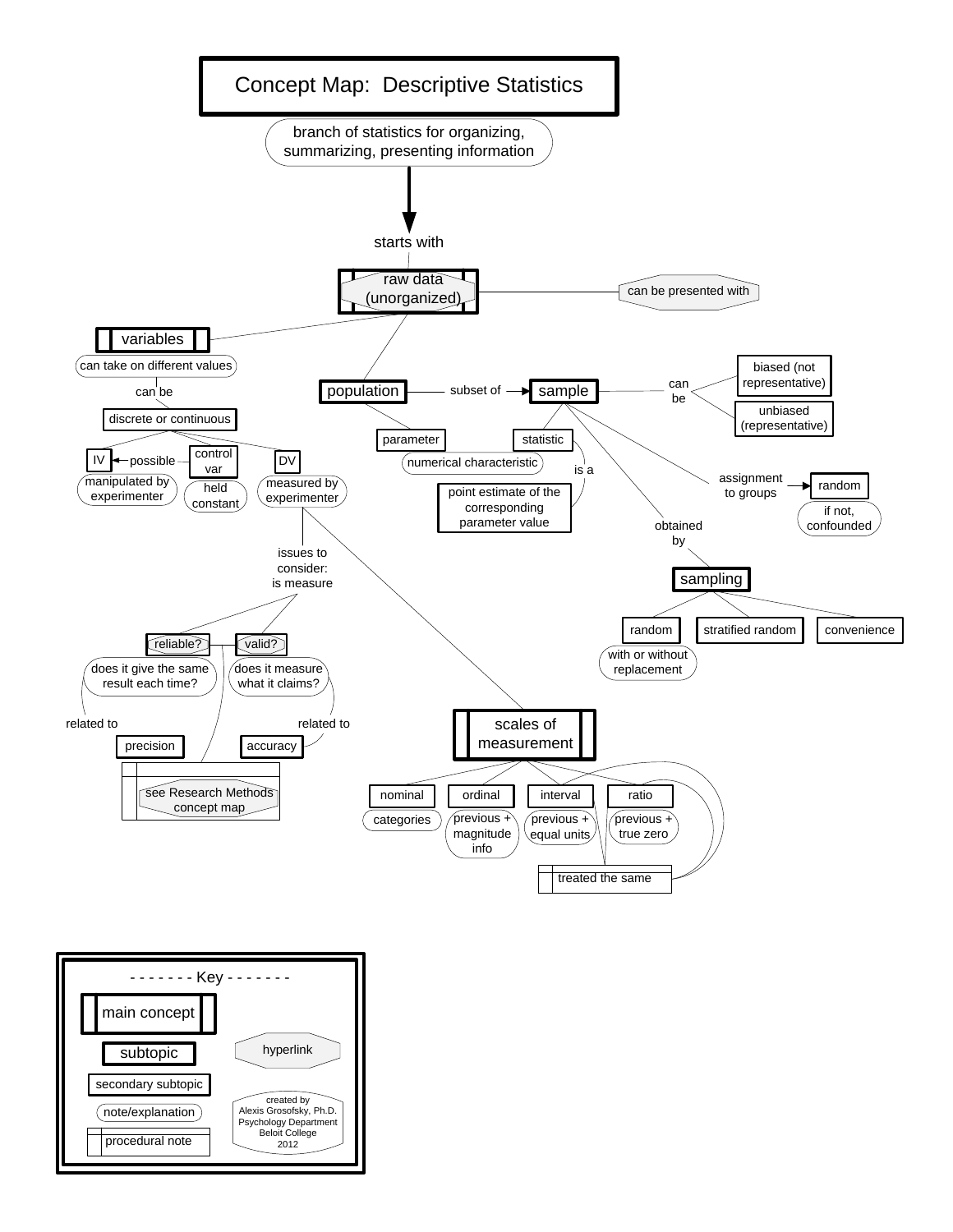

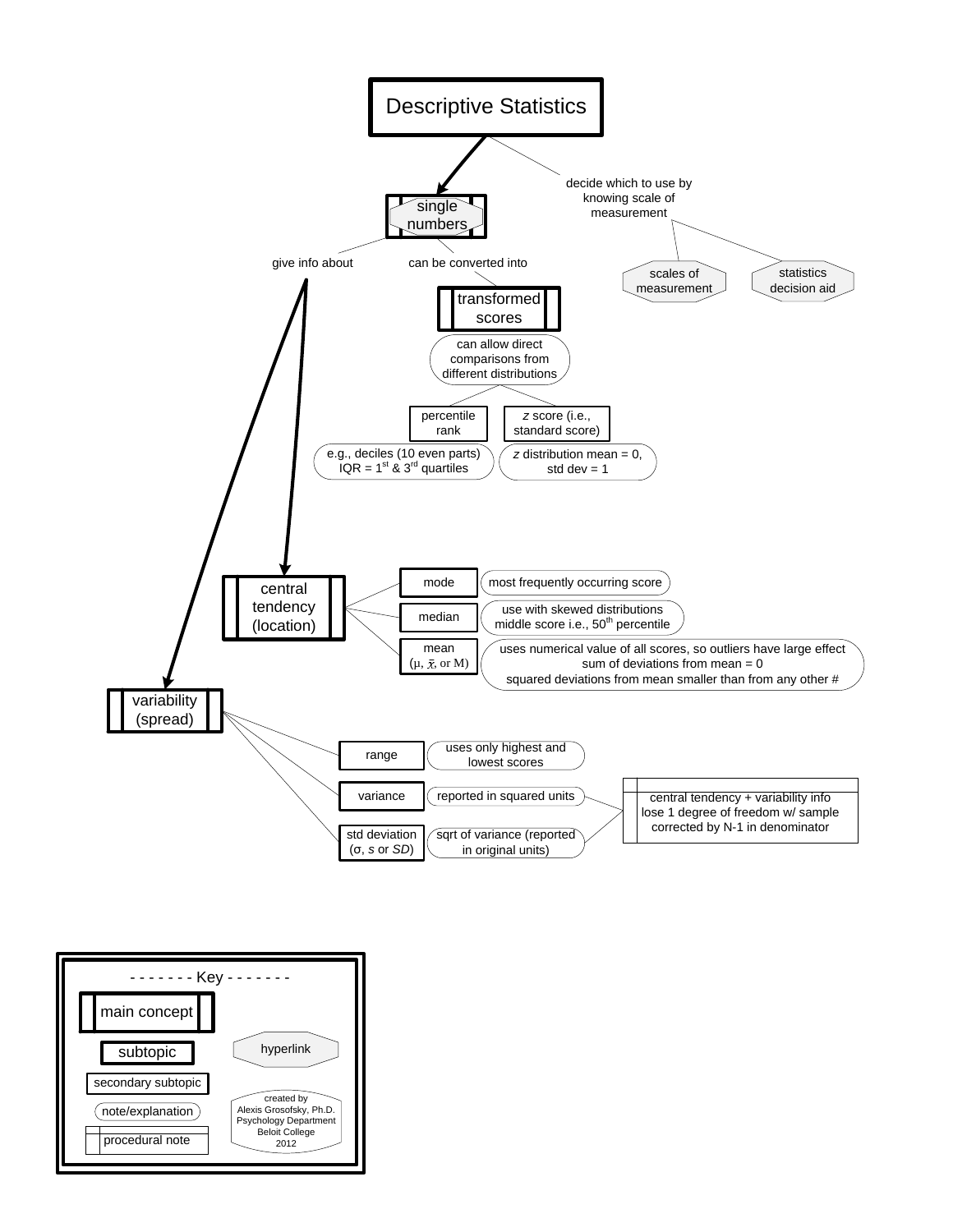<span id="page-4-0"></span>

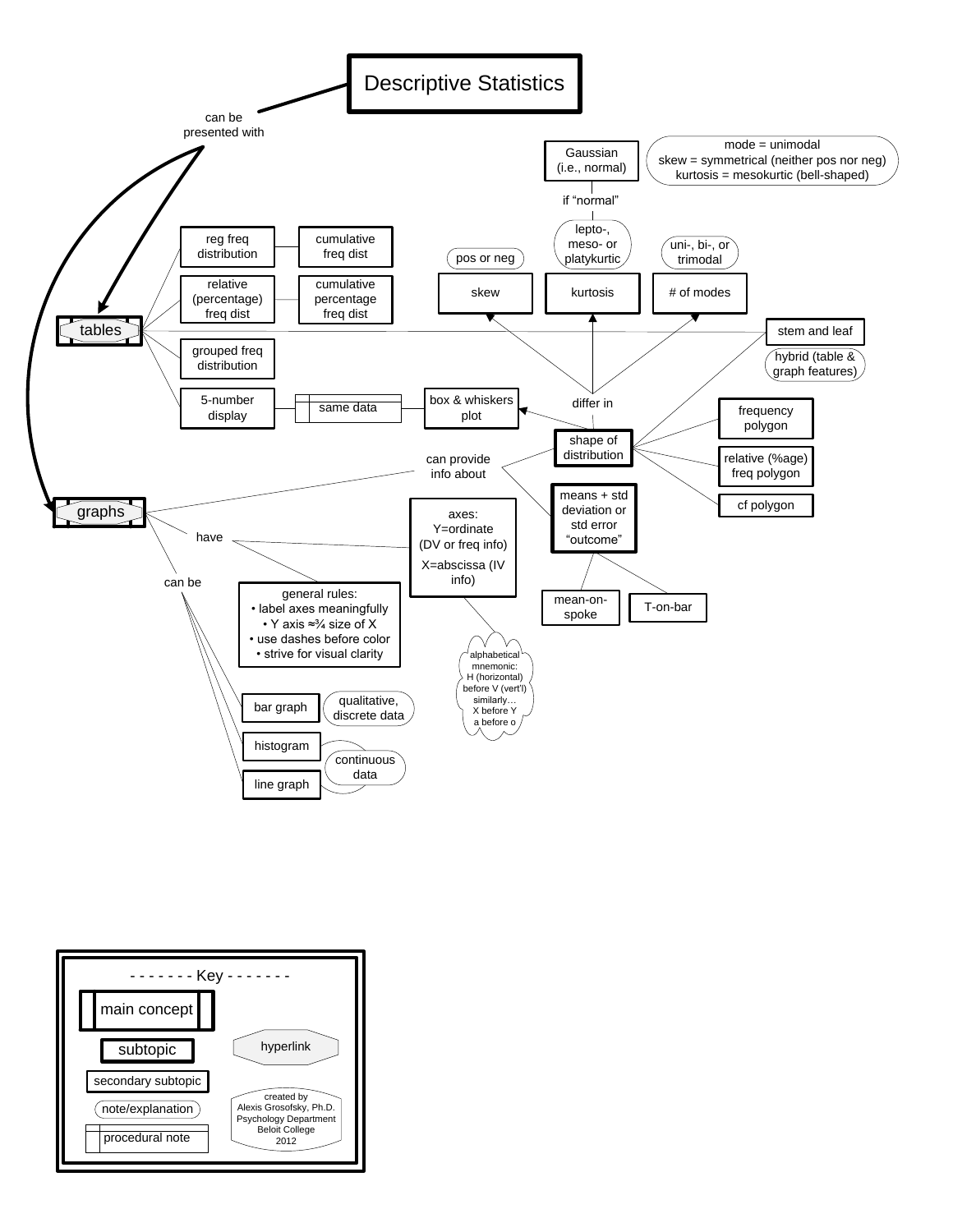<span id="page-5-0"></span>

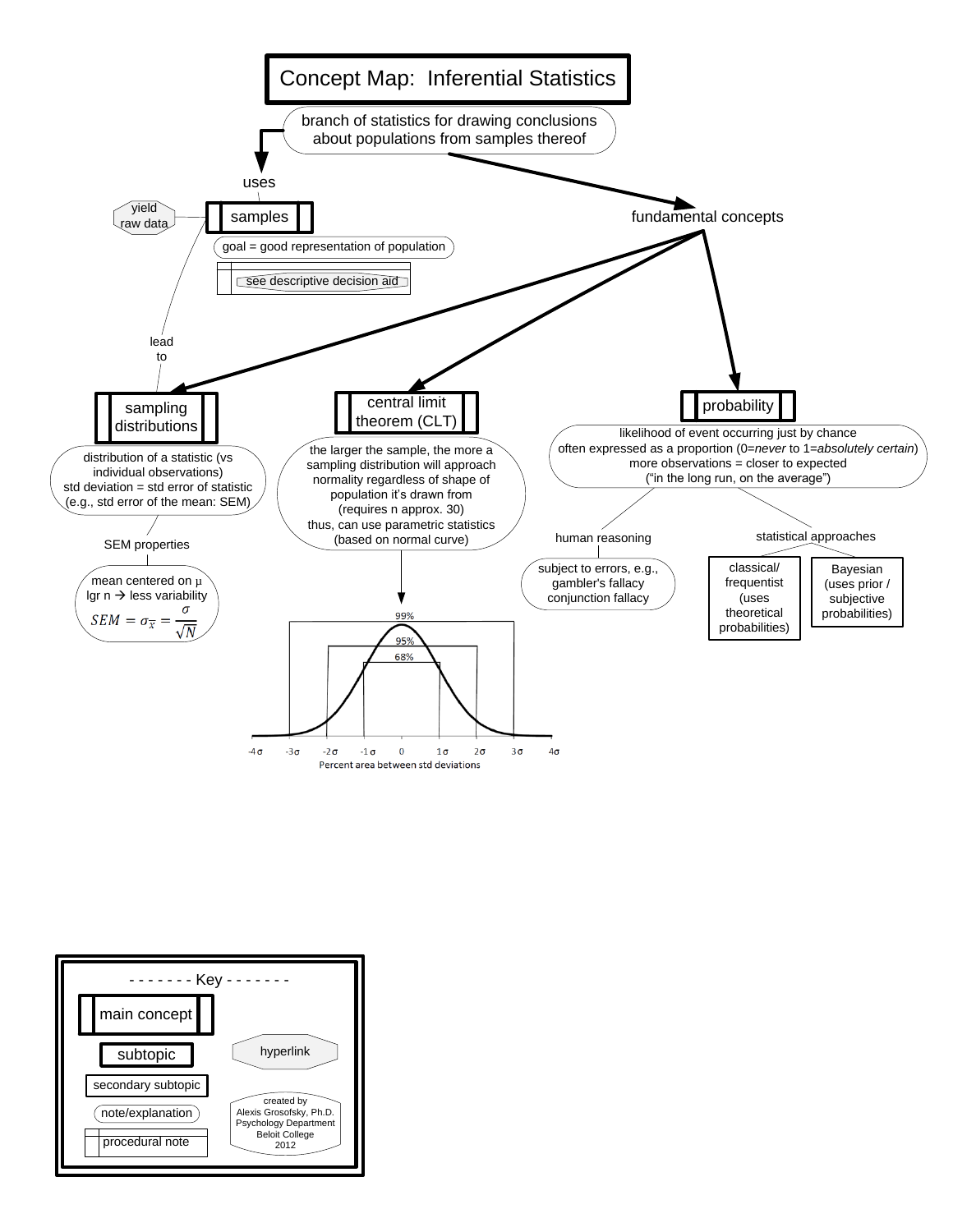<span id="page-6-0"></span>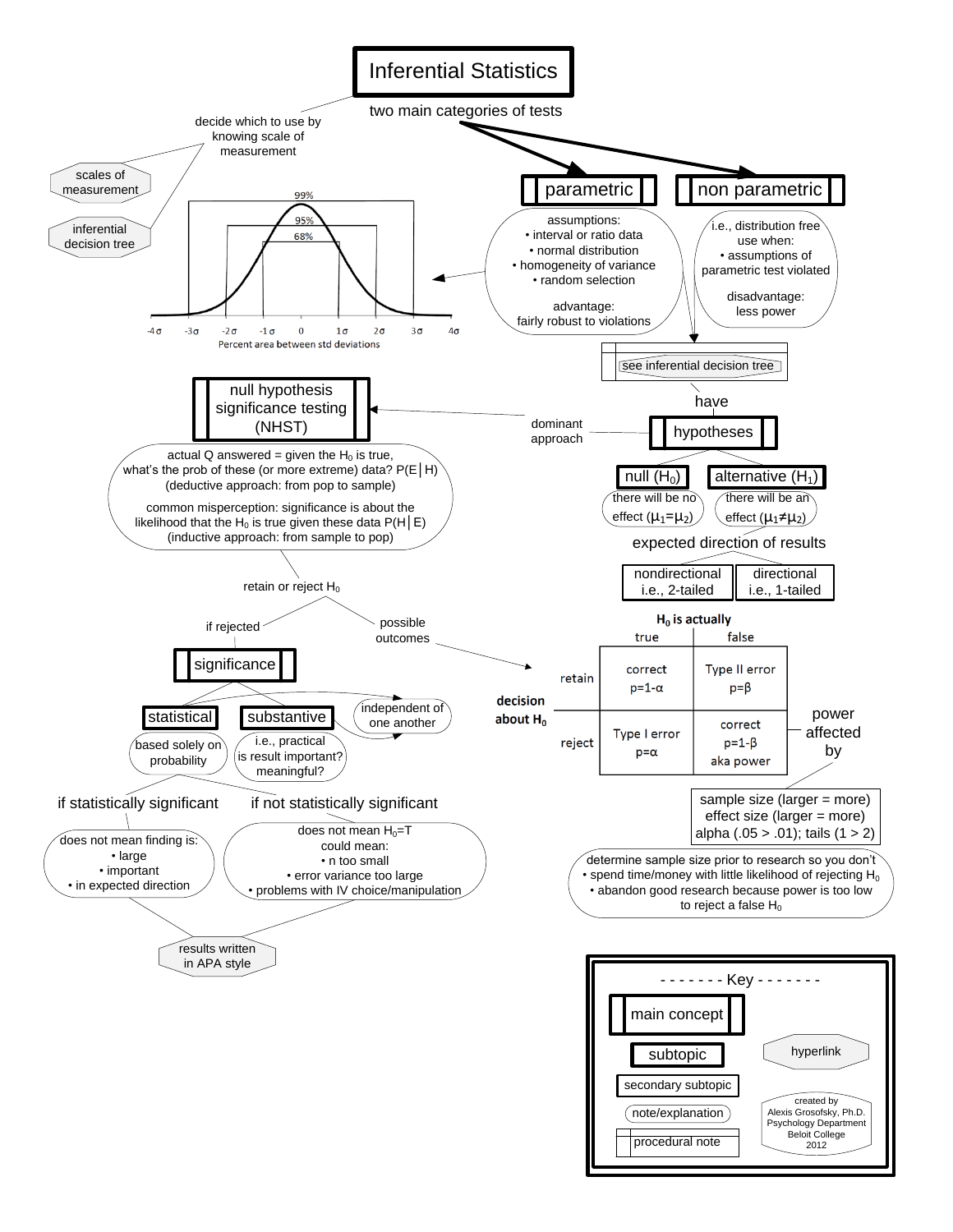<span id="page-7-0"></span>

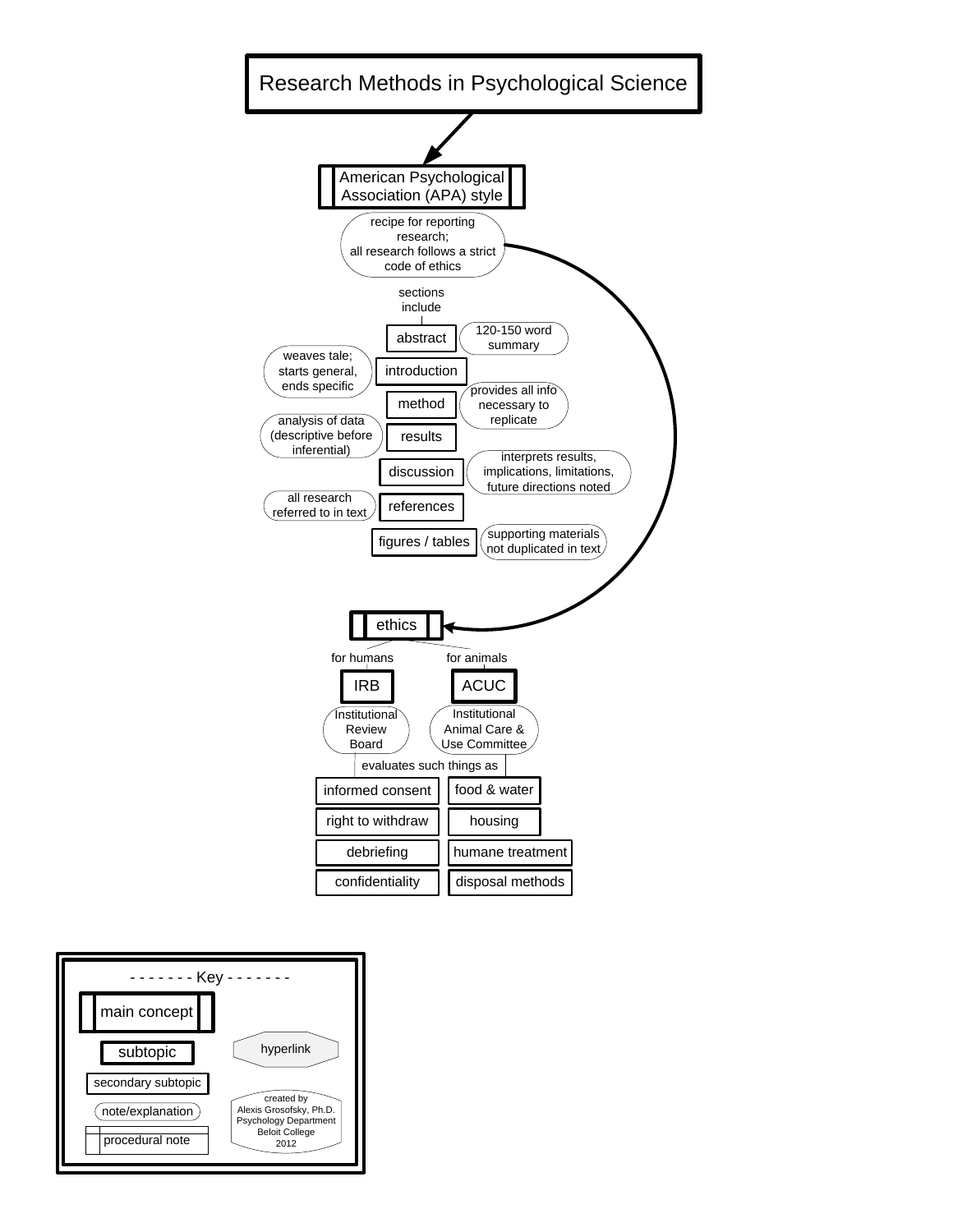<span id="page-8-0"></span>

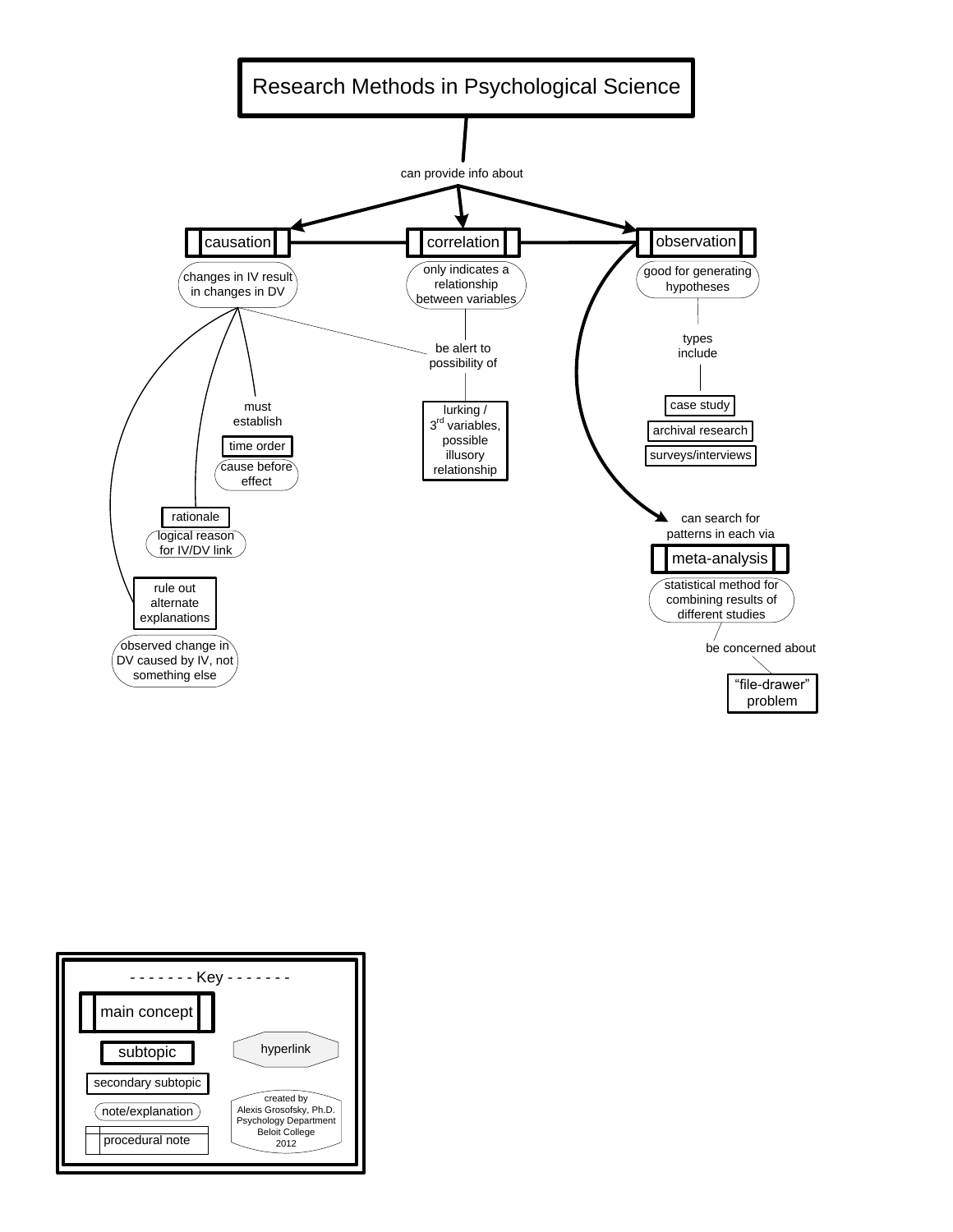<span id="page-9-0"></span>

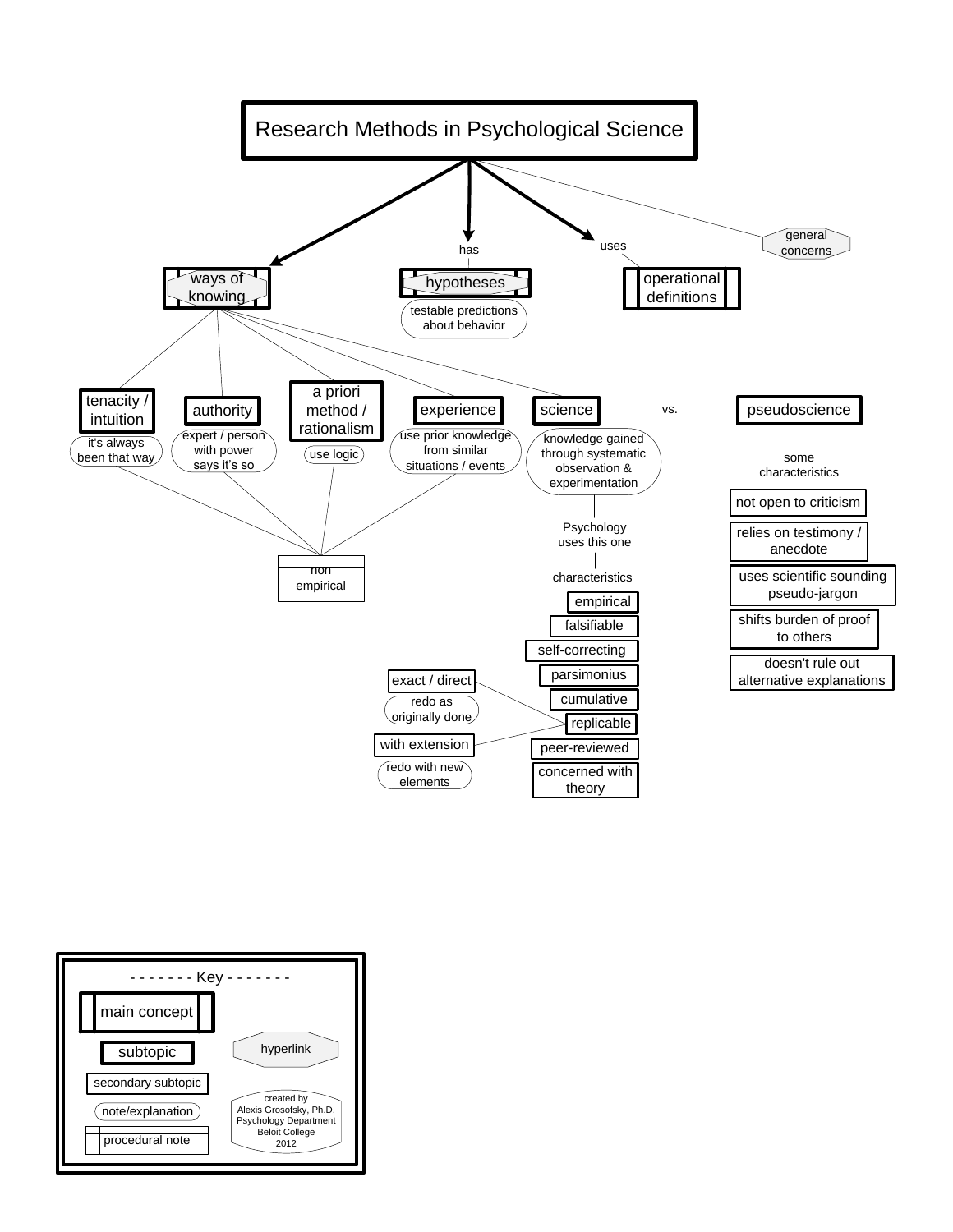<span id="page-10-0"></span>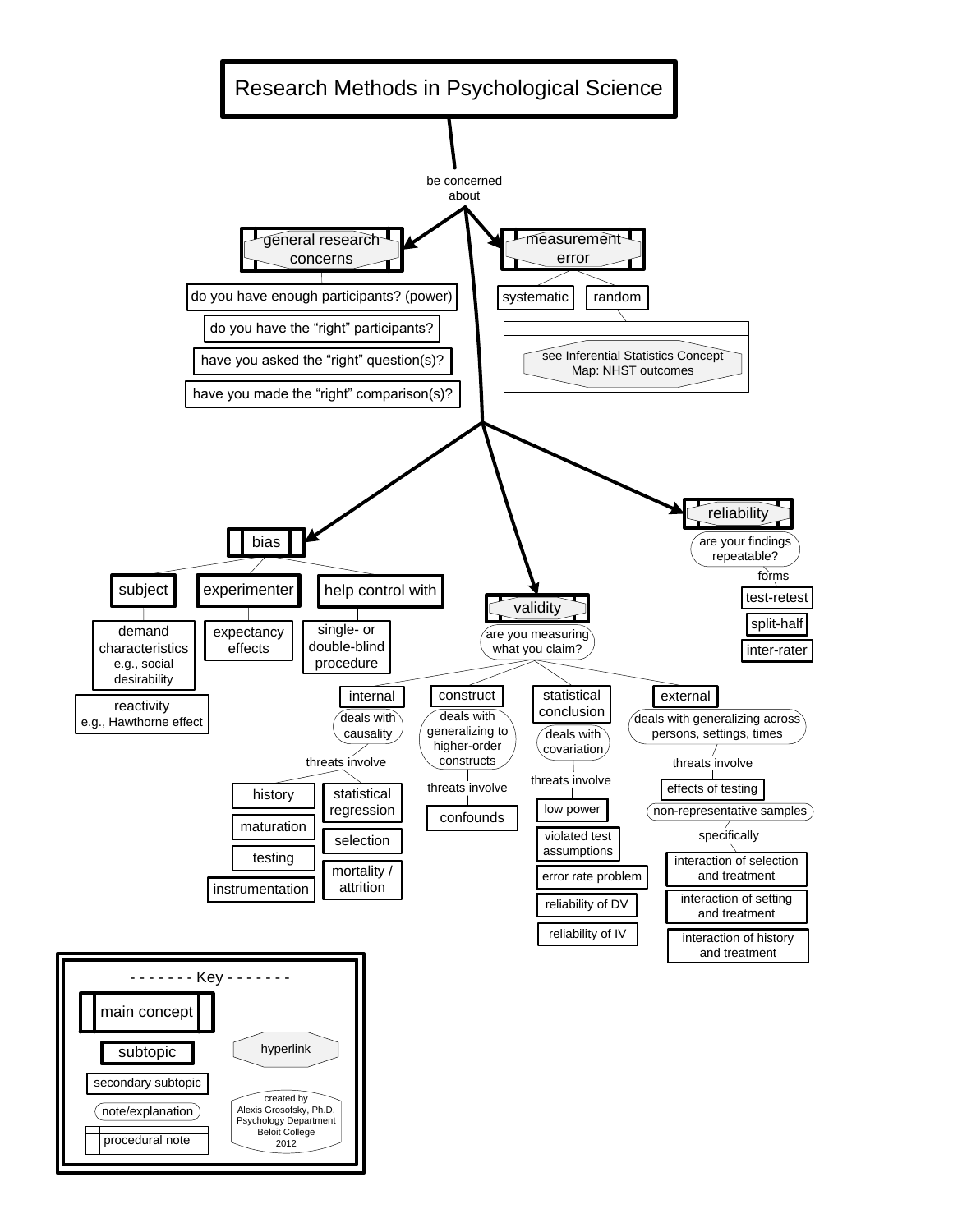<span id="page-11-0"></span>